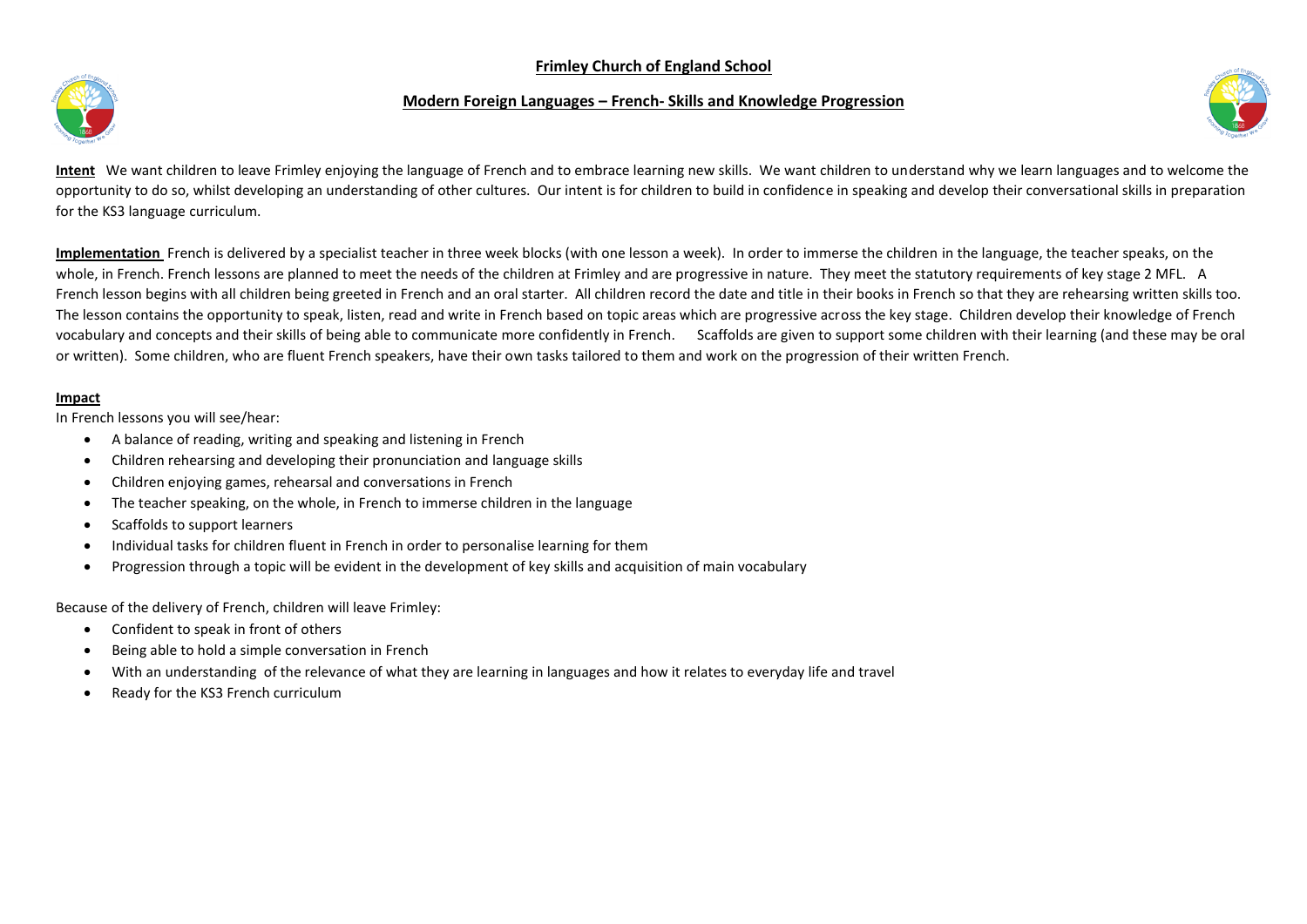#### **National curriculum expectations:**

Teaching within key stage 2 should provide an appropriate balance of spoken and written language and should lay the foundations for further foreign language teaching at key stage 3. It should enable pupils to understand and communicate ideas, facts and feelings in speech and writing, focused on familiar and routine matters, using their knowledge of phonology, grammatical structures and vocabulary. The focus of study in modern languages will be on practical communication.

#### **Pupils should be taught to:**

- listen attentively to spoken language and show understanding by joining in and responding
- explore the patterns and sounds of language through songs and rhymes and link the spelling, sound and meaning of words
- engage in conversations; ask and answer questions; express opinions and respond to those of others; seek clarification and help
- speak in sentences, using familiar vocabulary, phrases and basic language structures
- develop accurate pronunciation and intonation so that others understand when they are reading aloud or using familiar words and phrases
- present ideas and information orally to a range of audiences
- read carefully and show understanding of words, phrases and simple writing
- appreciate stories, songs, poems and rhymes in the language
- broaden their vocabulary and develop their ability to understand new words that are introduced into familiar written material, including through using a dictionary
- write phrases from memory, and adapt these to create new sentences, to express ideas clearly
- describe people, places, things and actions orally and in writing
- understand basic grammar appropriate to the language being studied, including (where relevant): feminine, masculine and neuter forms and the conjugation of high-frequency verbs; key features and patterns of the language; how to apply these, for instance, to build sentences; and how these differ from or are similar to English

|  | <b>What Frimley offers to its pupils:</b> |  |  |  |
|--|-------------------------------------------|--|--|--|
|--|-------------------------------------------|--|--|--|

|                  | Year 3                             | Year 4                         | Year 5                             | Year 6                               |
|------------------|------------------------------------|--------------------------------|------------------------------------|--------------------------------------|
| <b>Knowledge</b> | <b>Introductions</b>               | Transport and travelling       | Weather and <b>how it affects</b>  | Subjects                             |
|                  | Numbers to 40                      | <b>Opinion words</b>           | transport and activities           | Where I live/ my town- comparing     |
|                  | Family names                       | Adding adjectives to describe  | Compass points                     | the past and present                 |
|                  | Naming objects in the classroom    | Use of tenses in French        | <b>Musical instruments</b>         | Dates- numbers to 100 and how to     |
|                  | To ask for an object               | Understanding and asking about | Numbers to 60                      | say 1000, 2000                       |
|                  | Story words                        | prices                         | The Town and giving directions,    | <b>Countries</b>                     |
|                  | Months, days and birthdays         | Fairy tales                    | using prepositions                 | Holidays- linked to weather and      |
|                  | Body parts and describing yourself | Food and meals                 | Colours and describing artwork (by | seasons                              |
|                  | Prices                             | Animals                        | Monet)                             | Body parts- describing what hurts to |
|                  | Labelling food and drink           | Sports and activities          | Months and seasons and how they    | a doctor                             |
|                  |                                    | French composers               | affect activities                  | Café- ordering from a menu and       |
|                  |                                    |                                |                                    | asking how much                      |